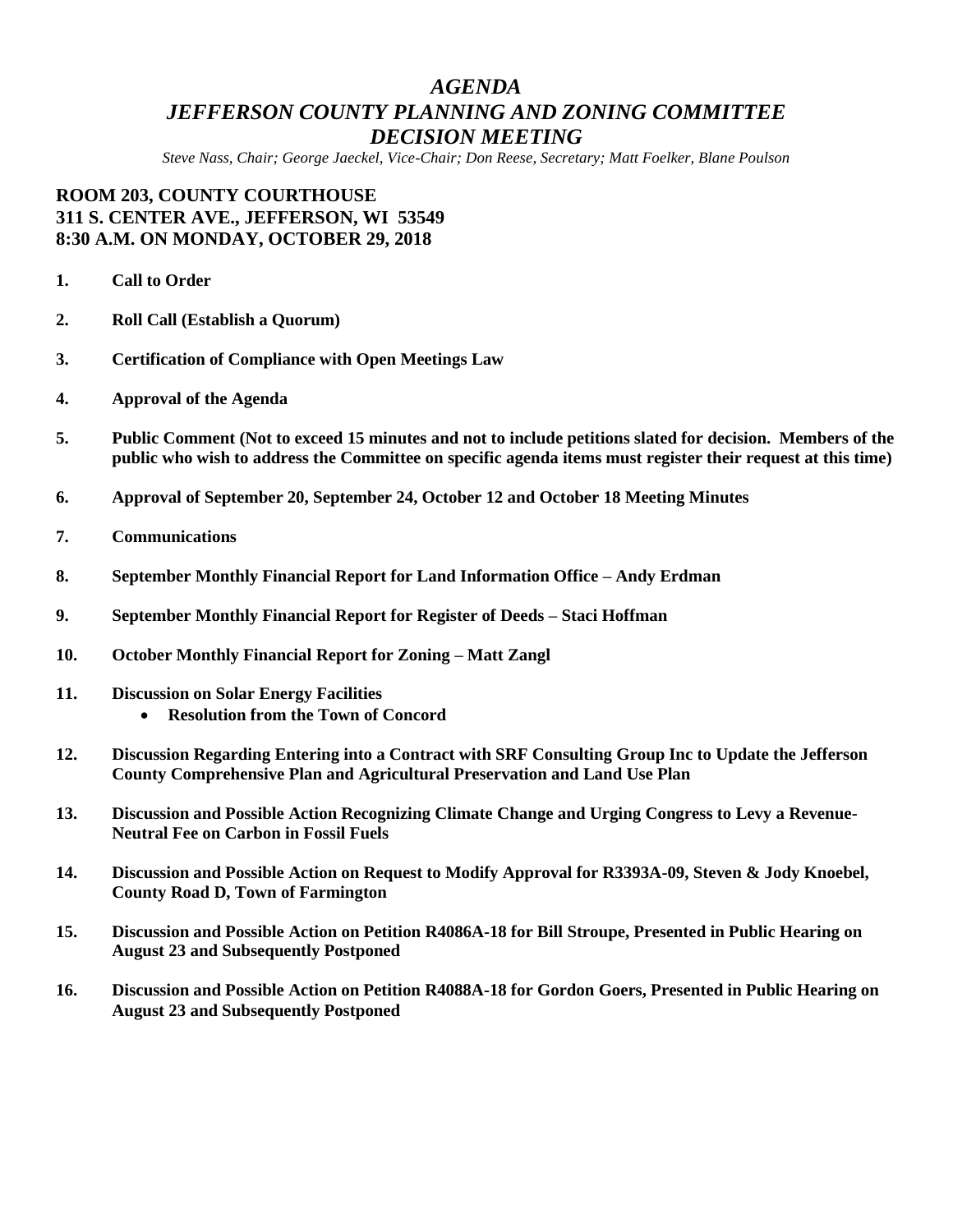### **17. Discussion and Possible Action on Petitions Presented in Public Hearing on October 18:**

**R4101A-18 – Dan Zastrow/Sara Zastrow-Seubert and Ronald Seubert Property:** Rezone 7.16 acre of PINs 030- 0813-3614-000 (54.949 Ac) and 030-0813-3614-002 (0.698 Ac) in the Town of Waterloo, and 020-0814-3123-003 (9.032 Ac) in the Town of Milford. The site is at **W7312 Manske Road.** This is in accordance with Sec. 11.04(f)7 of the Jefferson County Zoning Ordinance.

**CU1960-18 – Dan Zastrow/Sara Zastrow-Seubert and Ronald Seubert Property:** Conditional use to allow a landscape/lawn care business in a proposed A-2 zone at **W7312 Manske Road.** The site is in the Towns of Waterloo and Milford, part of PINs 030-0813-3614-000 (54.949 Ac), 030-0813-3614-002 (0.698 Ac) and 020-0814-3123-003 (9.032 Ac). This is in accordance with Sec. 11.04(f)7 of the Jefferson County Zoning Ordinance.

**R4102A-18 – S&L Land Company LLC, c/o Jeffery Bartolotta/Richard Smith & Jessican Duncan Property:** Rezone approximately 22 acres of PIN 026-0616-3412-002 (15.043 Ac) and 026-0616-3413-003 (23.251 Ac) on **County Road E** in the Town of Sullivan. This is in accordance with Sec. 11.04(f)7 of the Jefferson County Zoning Ordinance.

# **CU1961-18- S&L Land Company LLC, c/o Jeffery Bartolotta/Richard Smith & Jessican Duncan Property:**

Conditional use allowing storage of contractor's equipment and materials/storage of fireworks, racks and equipment for the displays. The site is near **County Road E** in the Town of Sullivan, on PINs 026-0616-3412-002 (15.043 Ac) and 026- 0616-3413-003 (23.251 Ac). This is in accordance with Sec. 1104(f)7 of the Jefferson County Zoning Ordinance.

**R4103A-18 – Brian Neumann/HHL Zastrow Homestead LLC Property:** Rezone approximately 0.03 acres of PIN 006-0716-0922-000 (32.477 Ac) in the Town of Concord to add it to an existing adjoining A-3 zone at **N6830 County Road E.** This is in accordance with Sec. 11.04(f)8 of the Jefferson County Zoning Ordinance.

**R4104A-18 – Ronald E Hahm/David Hahm Properties:** Rezone PIN 012-0816-2523-001 (3.245 Ac) owned by David Hahm to sanction the addition of 0.25 acres from 012-0816-2523-000 owned by the Ronald & Anne Hahm Trust. The properties are in the Town of Ixonia, at **W443 Madison Ave.** This is in accordance with Sec. 11.04(f)8 of the Jefferson County Zoning Ordinance.

**R4105A-18 – Jim Baker & Nancy Aguire deBaker/Juan & Leah Zalapa Property:** Rezone approximately 1 acre of PIN 014-0614-1824-000 (40 Ac) for a new building site near **N3942 County Road G** in the Town of Jefferson. This is in accordance with Sec. 11.04(f)8 of the Jefferson County Zoning Ordinance.

**R4106A-18 – Todd Tesch/Phyllis Salamone Property:** Create a 1.05-ac building site on **County Road A** in the Town of Sumner from part of PIN 028-0513-0424-001 (35 Ac). This is in accordance with Sec. 11.04(f)8 of the Jefferson County Zoning Ordinance.

**R4107A-18 – Gary & Jessica Hellenbrand:** Rezone 2.3 acres of PIN 030-0813-3131-000 (40 Acres) around the home at **N7477 County Road O** in the Town of Waterloo. This is in accordance with Sec. 11.04(f)8 of the Jefferson County Zoning Ordinance.

**R4108A-18 – Eggert Acres LLC:** Create a 15-acre Natural Resource zone from part of PIN 020-0814-2041-000 (40 Ac) near **West Rd**, Town of Milford. This is in accordance with Sec. 11.04(f)12 of the Jefferson County Zoning Ordinance.

**R4109A-18 – Mark Reinecke:** Rezone to create two, 1.8-ac R-1 lots near **N1108 Olson Rd** in the Town of Sumner from part of PIN 028-0513-1942-000 (12.3 Ac). This is in accordance with Sec. 11.04(f)1 of the Jefferson County Zoning Ordinance.

**CU1962-18 – Kenneth & Sue Havlovick:** Request for an addition/modification to CU1777-14 and CU1269-04 which created an extensive on-site storage structure in a Residential R-2 zone. The site is in the Town of Cold Spring on PIN 004-0515-2833-001 (1.259 Ac) at **N516 Fremont Rd.** This is in accordance with Sec. 11.04(f)2 of the Jefferson County Zoning Ordinance.